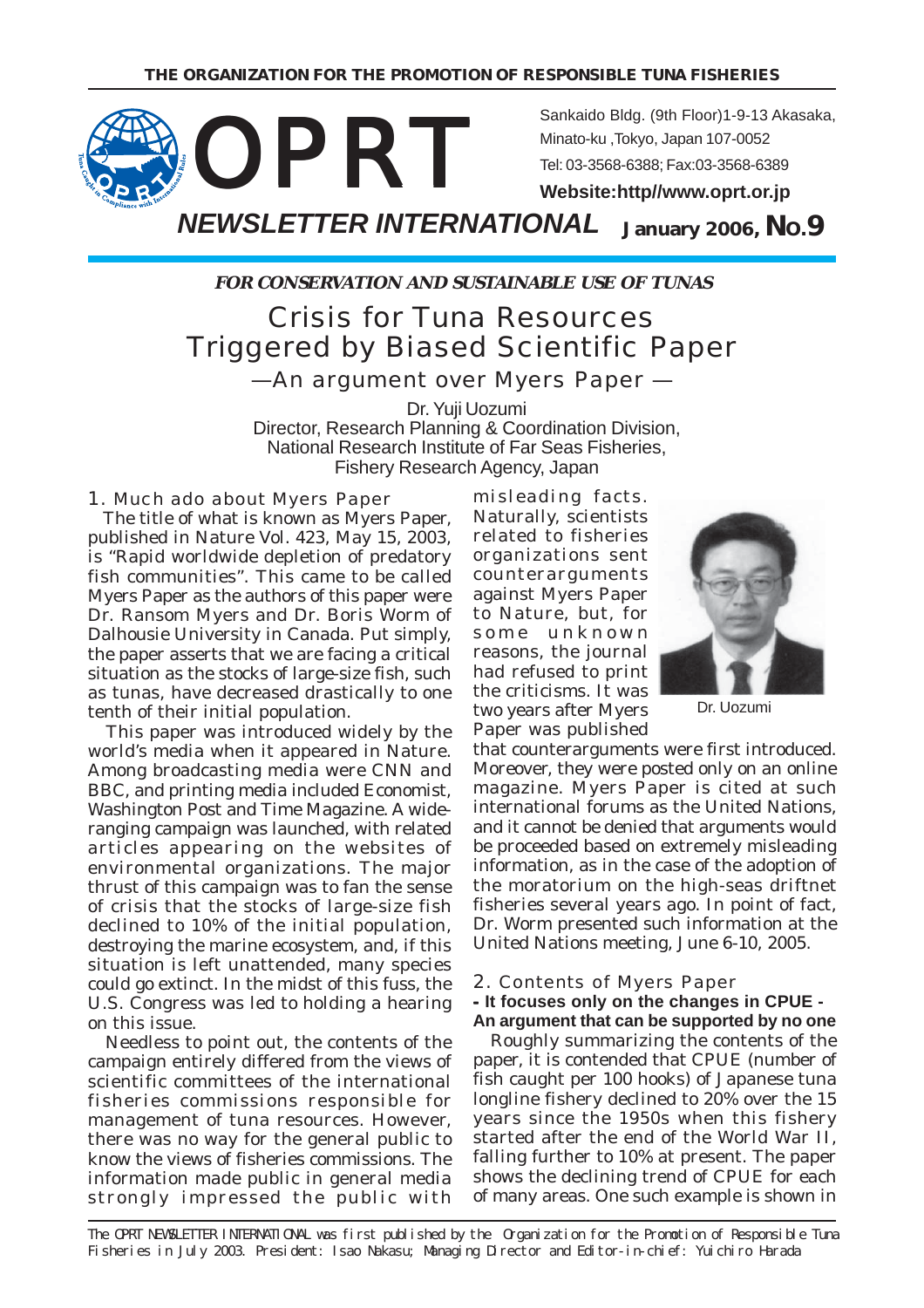the figure below.

 Although Myers et al. present this figure as a new discovery, there is actually nothing new about it. The changes in CPUE, as shown in the figure, have been known from many years earlier in tuna-related international fisheries commissions, such as the International Commission for the Conservation of Atlantic Tuna (ICCAT) and the Indian Ocean Tuna Commission (IOTC). Nonetheless, Myers et al. contended that, in the 1970s, the tuna resources declined to 20% of the 1950s level, and have reached one tenth in recent years, thus pointing to the risk of extinction. The basis they have presented was only this decline in CPUE. The international fisheries commissions responsible for management of tuna and tuna-like species have engaged in studies based on various information other than this, and also have the results of researches. By some unknown reasons, Myers et al. have not at all used such information but stuck fast only to CPUE.

 It is true that this figure shows declines in CPUE. But scientific committees of international fisheries commissions reached an entirely different conclusion from that drawn by Myers et al. because they determined that this CPUE does not truly reflect the changes in tuna resources. Further, no tuna researchers in the world consent with Myers' view.

 Supposing the CPUE given in this figure accurately reflected the changes in the resources, CPUE for bigeye tuna, as shown in the figure, remained at almost "0" in the 1950s while it increase to around "2" in the 1980s. It means that the stock of bigeye should have increased at least tenfold during this period. On the other hand, the stock of albacore tunas should have gone extinct in





the 1970s. No one would accept such a proposition.

#### 3. Irresponsible argument disregarding facts

 This change in CPUE only reflects the fact that longline fishing by Japan had engaged in harvesting of albacore from the1950s to the 1960s but subsequently shifted to the operation targeting bigeye. Albacore tunas in the Atlantic are exploited at an optimum level. The "dream-like" statement that bigeye tunas increased rapidly is nothing but "a dream." This is a story well-known to all tuna researchers in all countries. This fact alone shows how Myers Paper is erroneous.

 CPUE analysis should be carried out with an utmost caution. This is the most important point in stock assessment. A symbolic example showing this may be the case of southern bluefin tuna. Japan and Australia confronted against each other over the interpretation of CPUE for southern bluefin tuna. Japan carried out "experimental fishing" in a bid to prove the legitimacy of its position, and Australia appealed the case to an international tribunal.

#### 4. Critiques against Myers Paper

 It was two years later that the critiques against Myers Paper were placed in the website of Nature. Immediately after the website for counterarguments was opened, a number of criticisms were posted. (See http:/ /www.soest.hawaii.edu/PFRP/large\_pelagics/ large\_pelagic\_predators.html). However, such counterarguments remained far removed from the eyes of the general public. In what follows, major points of those critiques are presented.

(1) CPUE in longline fisheries does not reflect the changes in the entire resources;

(2) The scale of catch in the 1950s-60s was small. Although the catch multiplied since the 1970s, CPUE as shown by Myers drastically declined when the catch scale was small but CPUE remained highly stable when the catch increased subsequently. This cannot be explained scientifically (Fig. 2).

(3) The state of the resources should not be assessed only with the decline rate of CPUE in the 1950s-60s, but should be assessed using all available data such as changes in size composition and catch volume.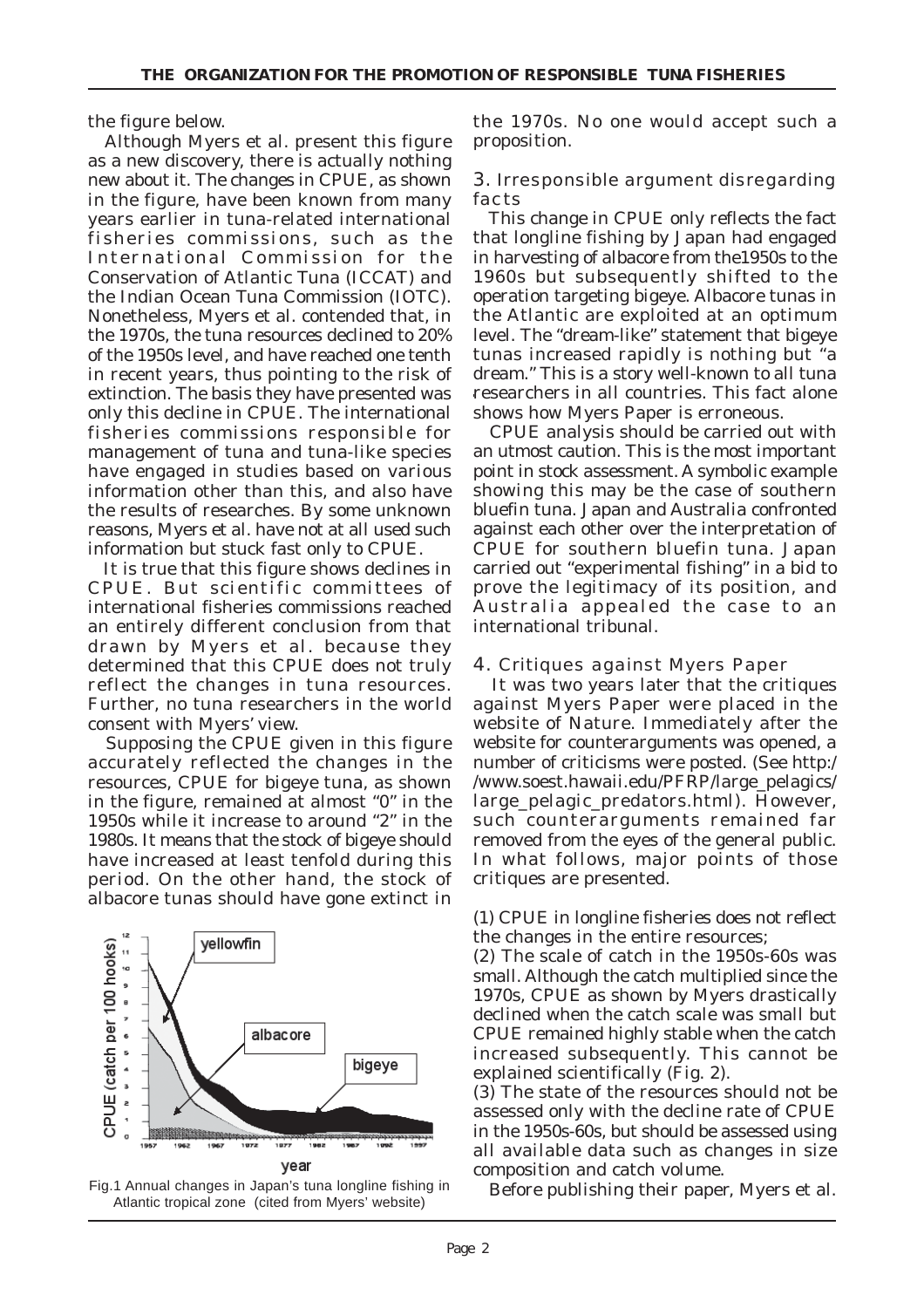sought comments from many scientists engaging in the resource studies. Myers had been aware of the above comments before making his paper public. His response to those comments was, in short, a persistent repetition of his view that the rapid decline in CPUE in initial years of fisheries was true, and any stock assessment model that could not explain it was wrong.

 Last October, an Australian marine resource researcher, Dr. Tom Polacheck, published a very comprehensive counterargument against Myers Paper in a science journal "Marine Policy." In the article, very bitter criticisms were presented, also alleging Nature for abandoning its responsibility. The name of Polacheck is widely known among those who are related with southern bluefin tuna. He is a researcher with the past record of engaging in harsh polemics against the Japanese researchers. Although Dr. Polacheck and I were at odds in aspects of southern bluefin tuna stock assessment, we came to agreement on our views on Myers Paper.

 In addition to his criticisms of Myers paper, Polacheck bitterly criticized the role and responsibility of science journals, such as Nature. In short, science journals have played the role of communicating the discovery of scientific facts to ordinary people. Although this is a very significant role, Myers Paper we are now talking about does not present scientific facts but simply a view of Myers. Polacheck's criticisms were directed to the publication of such a view as if it were a scientific fact.

#### 5. The role to be fulfilled by science and the responsibility of science journals

 One of the tasks of science is to send an alarm signal to the society. But that does not mean it is allowed to send warnings at random. The message should be based on facts because various judgments made in the society need to be based on accurate facts. For this reason, there is a case where it is necessary to ring an alarm bell with the aim to bring the scientific findings to the public knowledge. In this respect, however, Myers Paper presents a serious issue. In all cases, "scientific facts" should be communicated not a simple personal view. To this end, any view should be presented as a conclusion after transparent debates among scientists.



Fig.2 Annual changes in yellowfin catch in the Indian Ocean (solid line) and CPUE (dashed line) (cited from Polacheck's paper)

It is the responsibility of both scientists and science journals. Myers Paper only created confusion. Looking over the history of environmental protection movement, we know how important it is to manage such information appropriately. But, as long as such a system has not been established, we should have the awareness that the recipients of information seek the way to check the accuracy of information not simply depending on the authority of information media.

6. Conclusion: "Uncertainty"

### — the desirable state of fishery resource management

 It is natural that fishery resource management should be implemented by the decision-making based on scientific facts. Further, as uncertainties are inseparable from scientific facts, decision-making fully taking into account the scale of uncertainties is necessary. It can be said that this represents "risk management." It is often forgotten that the final aim of resource management is the maintenance and development of fisheries, and attention should be directed only to reducing the possibility of failure in resource management. However, as the final goal of resource management cannot be attained in the absence of maintenance of fisheries, risk management should take the maintenance of fisheries into perspective. The argument based on Myers Paper is very short-sighted. It says that "fisheries should be abolished" because resources are depleting. But I believe that to take responsibility in resource management means to make utmost effort in pursuing the recovery of the resources while maintaining fisheries as much as possible even when, by any chance, resources declined to one tenth of their initial state.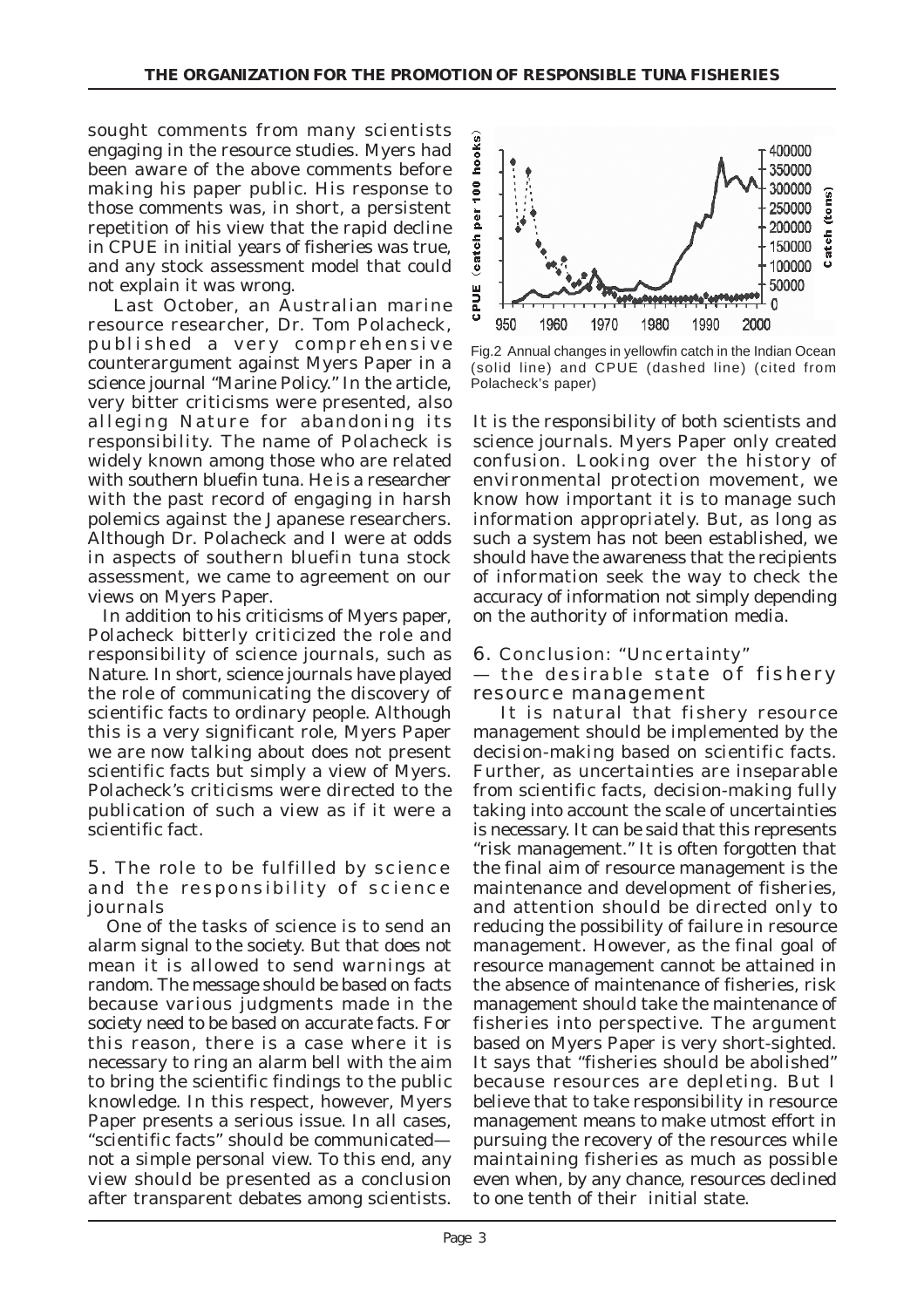**Moves of Regional Tuna Fisheries Management Organizations**

# Tuna RMFOs To Introduce More Stringent Management Meausres

# ATLANTIC OCEAN

## ICCAT To Impose Tighter Sanction on Chinese Taipei —Control on Farmed Tuna Will Also Be Strengthened—

The International Commission for the<br>
Conservation of Atlantic Tuna (ICCAT)<br>
made the following decisions at its<br>
spain and in Seville Spain Conservation of Atlantic Tuna (ICCAT) annual meeting held in Sevilla, Spain, November 14-20, 2005.

### 1) The issue of Chinese Taipei fishing vessels

 ICCAT urged Chinese Taipei to reduce its bigeye tuna fishing vessels to 15 in 2006 from 98 in 2005. ICCAT also decided to reduce the quota for Chinese Taipei's fishing vessels to 4,600 tons from the previous year's 16,500 tons, by deleting all the Chinese Taipei vessels from the Positive List, except the 15 vessels and 60 albacore fishing vessels catching bigeye as bycatch.

 Further, the 15 vessels, for which operation is allowed, will be placed under rigorous inspection and enforcement, including obligations for observer boarding and landing inspection at designated ports as well as prohibition of at-sea transshipment.

 In addition to those measures, ICCAT urged Chinese Taipei to eliminate illegal, unreported and unregulated (IUU) fishing activities, conduct investigation and disciplinary actions on the past illegal fishing activities, and reduce further the number of fishing vessels, including small-type tuna fishing vessels.

 The Commission also decided that it would impose sanctions against Chinese Taipei at the next annual meeting if the above conditions were not satisfied.

## 2) Tightened control on transshipment

 ICCAT decided to require member States to register their transport vessels at the ICCAT Secretariat. For the transshipment at ports, confirmation of flag States and notification to port States before and after transshipment was required. Also, prior license of flag States for at-sea transshipment as well as boarding and inspection by ICCAT observers were required.

## 3) Control on tuna farming

 ICCAT required member States to develop a list of fishing vessels catching the fish to be transferred to fish farms, and prohibit transfer of fish from the fishing vessels not on the list. Also the commission decided to prohibit import of tunas from fish farms other than those duly registered in ICCAT as well as those which are not carrying out sampling.

 As regards the issue of probable excessive harvesting by Turkey, as pointed out by an environmental organization, Turkey committed itself to address the issue, in cooperation with Japan, by investigating the case.

# PACIFIC OCEAN

# WCPFC To Regulate Catch of Bigeye and Yellowfin

 The Second Session of the Western and Central Pacific Fisheries Commission (WCPFC) was held in Pohnpei, Federated States of Micronesia, December 12-16, 2005.

 The meeting was participated in by 30 countries, including Japan, Korea, China, Chinese Taipei, the United States, Australia, New Zealand, Canada, the Philippines and the European Commission (EC).

## (1) Northern Committee

 The WCPFC officially established its Northern Committee and elected Japan as its Chair. The Northern Committee, consisting of 7 countries (Japan, Chinese Taipei, Korea, China, Canada, the United States, and the Philippines) is a body designed to recommend by consensus to the commission regarding conservation and management measures for tunas, including bluefin, distributed in the area north of 20 degrees N. The recommendations are to become the commission's decisions. The second meeting of the Northern Committee is expected to be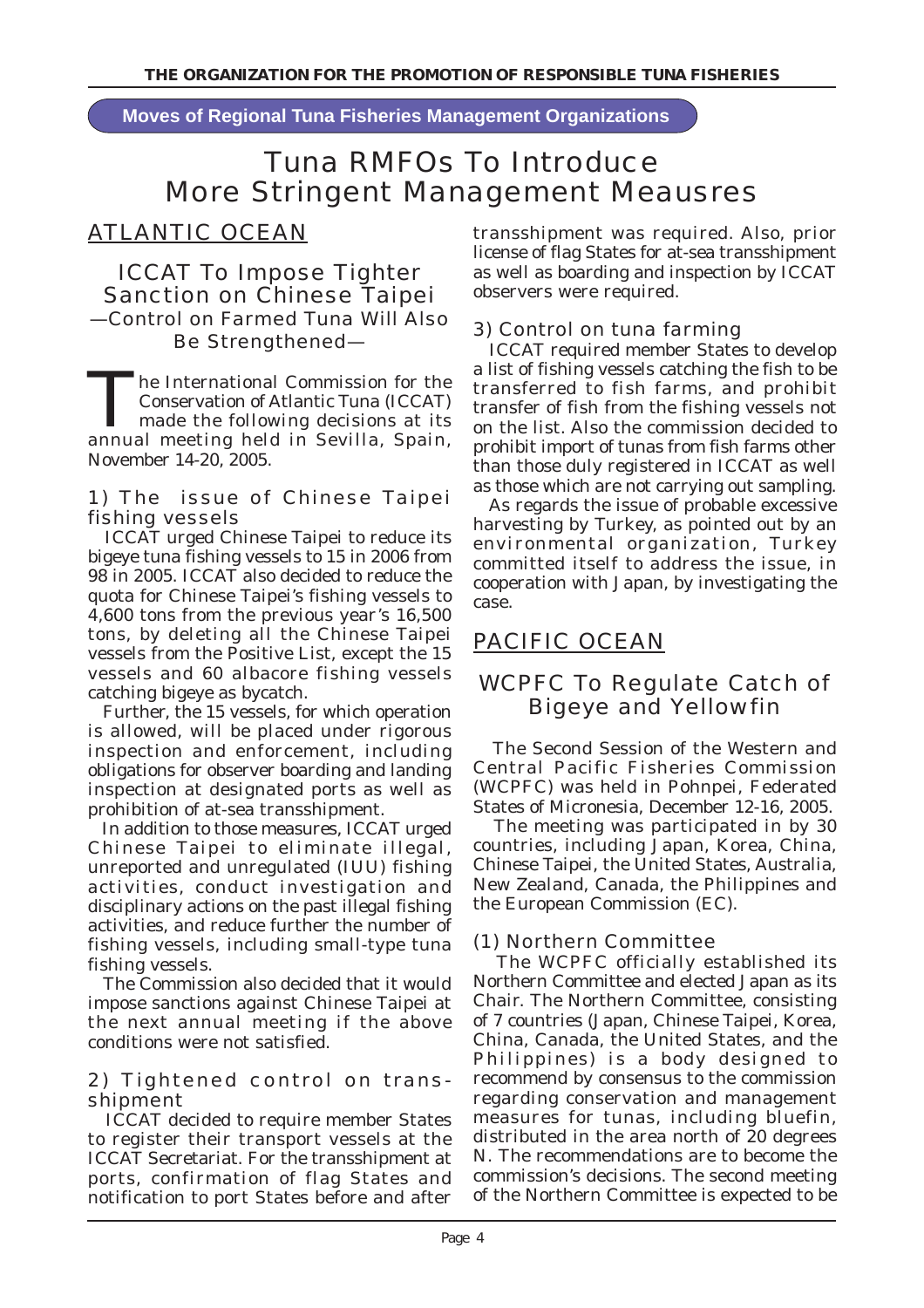held in Japan next September.

## (2) Reduction of overcapacity

 The WCPFC adopted a resolution calling for reduction of overcapacity caused by purse seine vessels who have continued to breach the resolutions, adopted previously, urging to reduce any overcapacity.

 It was agreed that concerned parties shall work together to ensure that the beneficial vessel owners reduce by December 31, 2007 such overcapacity through reduction of equivalent fishing capacity of other fishing vessels operating in the Convention Area.

#### (3) Conservation and management measures for bigeye, yellowfin and albacore

 The WCPFC decided on bigeye and yellowfin based on the recommendations from



### Farmed Tuna

# Rapid Expansion Causing Problems

There have been changes in Japan's<br>sashimi tuna market. A major factor is<br>that low-priced toro sashimi was made sashimi tuna market. A major factor is that low-priced toro sashimi was made available by an increasing supply of farmed tunas from overseas where juveniles, caught in the wild, are raised in cages. Many issues have emerged surrounding tuna farming, such as the catch of bluefin disregarding international management measures.

#### Almost all farmed tunas are exported to Japan

 Late last year, representatives of Turkey's tuna farming industry visited Japan's Fisheries Agency and an environmental organization and explained that they will cooperate with Japan in collection of data and research on tuna stocks, saying that they are complying with international fishery rules.

 This visit was made in the wake of the report of an environmental organization that Turkey is likely catching bluefin tunas in excess of the quota for the Atlantic set by ICCAT. Following this report, s large supermarket chain in Japan immediately suspended sale of Turkish-origin tunas.

the Scientific Committee to (a) limit the purse seine catch at the present level (only for the area between 20 degrees N and 20 degrees S), and (b) to limit the longline catch of bigeye at the present level (the average of 2001- 2004).

 Further, the WCPFC decided to restrain the catch efforts for North Pacific albacore to the present level. In connection with this, the Commission decided to limit the number of fishing vessels mainly targeting South Pacific albacore in order to prevent shift of catch efforts to the South Pacific.

## (4) Incidental Catch

 The WCPFC adopted resolutions regarding reduction of incidental catch of sea turtles and sea birds and provision of data on incidental catch.

 The Turkish tuna farming industry representative says that "almost all farmed tunas are being exported to Japan. Tuna farmers all over the world are competing to expand their market share in Japan."

 In tuna farming, juveniles are caught in large quantities in the wild, and are exported after the tuna are fattened in the cages. Fishing vessels catch the whole herd of tunas with purse seine after they find the tuna schools. The fish in the nets are transferred to a huge cage of about 50 meters in diameter and are fattened to produce a large portion of toro by feeding sardines and other fishes. Tuna farming was started in Australia in early 1990s and rapidly expanded to European countries, like Spain and Malta, as well as to Mexico.

 Exports of farmed tunas to Japan, which stood at around 3,000 tons a decade ago, are deemed to have increased to around 35,000 tons in 2005. Because of this increase, the price of high-grade bluefin tuna, which fetched 5,000 yen per kilo during Japan's bubble-economy period about 10 years ago, fell to the level of 1,000 yen now.

 Although farmed tunas appear to benefit ordinary consumers, their rapid increase brought many problems to light.

 A Fisheries Agency official says: "the drastic expansion of tuna farming has further complicated the already complex management of tuna resources. We are concerned that it will further deteriorate the stock status."